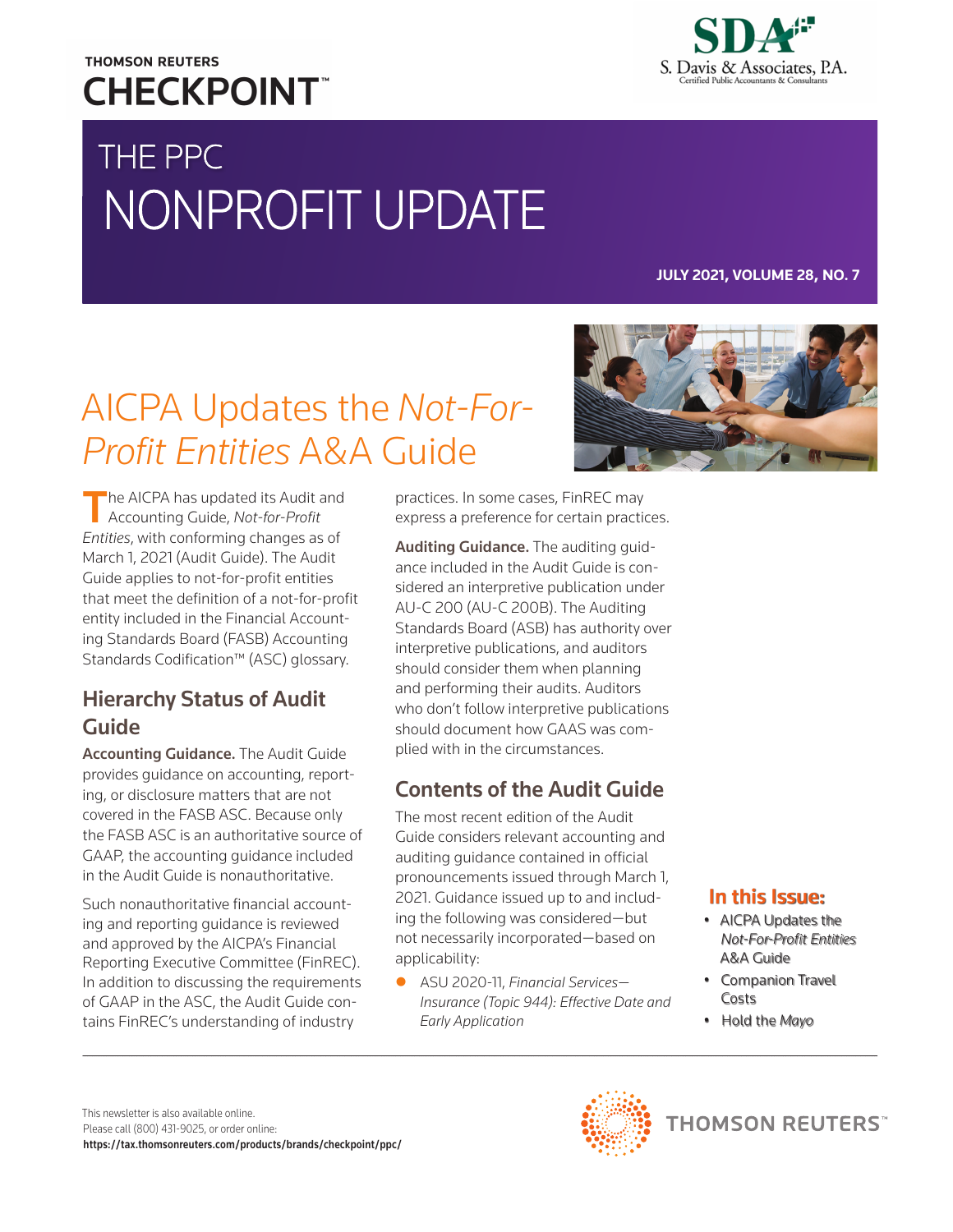- z SAS 143, *Auditing Accounting Estimates and Related Disclosures*
- **Interpretation 5,** *Communicating Critical Audit Matters When Reporting on Audits Conducted in Accordance With Auditing Standards Generally Accepted in the United States of America and the Standards of the PCAOB*
- z SOP 20-1, *Reporting Pursuant to the 2020 Global Investment Performance Standards*.

SAS 142, *Audit Evidence* (AU-C 500), issued in July 2020, is effective for audits of financial statements for periods ending on or after December 15, 2022. SAS 142 supersedes AU-C 500A, *Audit Evidence*, and amends various other AU-C sections. SAS 143, *Auditing Accounting Estimates and Related Disclosures*, issued in July 2020, is effective for audits of financial statements for periods ending on or after December 15, 2023. SAS 143 supersedes AU-C 540A, *Auditing Accounting Estimates, Including Fair Value Accounting Estimates, and Related Disclosures*, and amends various other AU-C sections. Note that the 2021 edition of the Audit Guide has *not* been updated to reflect changes that result from these SASs.

In October 2019, the ASB issued Interpretation 5 of AU-C 700. It provides guidance on how an auditor complies with AU-C 700, *Forming an Opinion and Reporting on Financial Statements*, when performing an audit in accordance with GAAP and PCAOB standards and communication of critical audit matters under PCAOB standard AS 3101 is required. The Interpretation states that the auditor would follow requirements in PCAOB standards for determining and reporting critical audit matters unless it is determined by management that the entity is not subject to critical audit matters reporting.

As usual, the Audit Guide reflects relevant guidance that is issued but not effective as of March 1, 2021, but that will become effective for fiscal years ending on or before June 30, 2021, as shaded gray text with a footnote indicating the effective date of the new guidance. Such guidance primarily is comprised of ASU 2016-02, *Leases (Topic 842)*, and Statements on Auditing Standards Nos. 134–141. Guidance that will become effective after June 30, 2021 is presented in a "guidance update box."

Appendix Highlights. The following paragraphs highlight many of the appendixes to the Audit Guide.

Appendix A of the Audit Guide, FASB Accounting Standards Codification 958, *Not-For-Profit Entities, Topic Hierarchy*, lists the subtopics and sections included within FASB ASC 958, *Not-for-Profit Entities*, as of March 1, 2021. It is nonauthoritative and is included for

informational purposes only to assist readers understand the structure of the FASB ASC.

Appendix B of the Audit Guide presents an informational discussion, "The New Revenue Recognition Standard: FASB ASC 606." This material is for reference only and "has not been reviewed, approved, disapproved, or otherwise acted on by any senior committee of the AICPA and does not represent official positions or pronouncements of the AICPA." In June 2020, the FASB issued ASU 2020-05, which deferred the effective date for applying FASB ASC 606 for entities that had not yet adopted the guidance and issued financial statements or made financial statements available for issuance as of June 3, 2020, to annual reporting periods beginning after December 15, 2019, and interim periods within annual periods beginning after December 15, 2020. There was no deferral for entities that were required to adopt FASB ASC 606 before the issuance of ASU 2020- 05, including nonprofit organizations that issued, or are conduit bond obligors for, securities traded, listed, or quoted on an exchange or over-the-counter market.

Appendix C of the Audit Guide presents an informational discussion, "The New Leases Standard: FASB ASC 842." FASB ASU 2016-02, *Leases (Topic 842)* was issued in February 2016 and was subsequently amended by a number of ASUs that made narrow scope improvements to Topic 842. ASU 2020-05 deferred the effective date for applying FASB ASC 842 for entities that had not yet adopted the standard by one year to annual reporting periods beginning after December 15, 2021, and interim periods within annual periods beginning after December 15, 2022. There was no deferral for entities that were required to adopt FASB ASC 842 before the issuance of ASU 2020-05, including nonprofit organizations that issued, or are conduit bond obligors for, securities traded, listed, or quoted on an exchange or over-thecounter market.

Appendix E of the Audit Guide presents a discussion, "Auditor Reporting Standards," concerning the ASB's issuance in May 2020 of SAS 141, *Amendment to the Effective Date of SAS Nos. 134–140*. This material provides a summary of the suite of standards affecting the auditor's report: SAS 134, *Auditor Reporting and Amendments, Including Amendments Addressing Disclosures in the Audit of Financial Statements*; SAS 137, *The Auditor's Responsibilities Relating to Other Information Included in Annual Reports*; SAS 138, *Amendments to the Description of the Concept of Materiality*; SAS 139, *Amendments to AU-C Sections 800, 805, and 810 to Incorporate Auditor Reporting Changes from SAS No. 134*; and SAS 140, *Amendments to AU-C Sections 725, 730, 930, 935, and*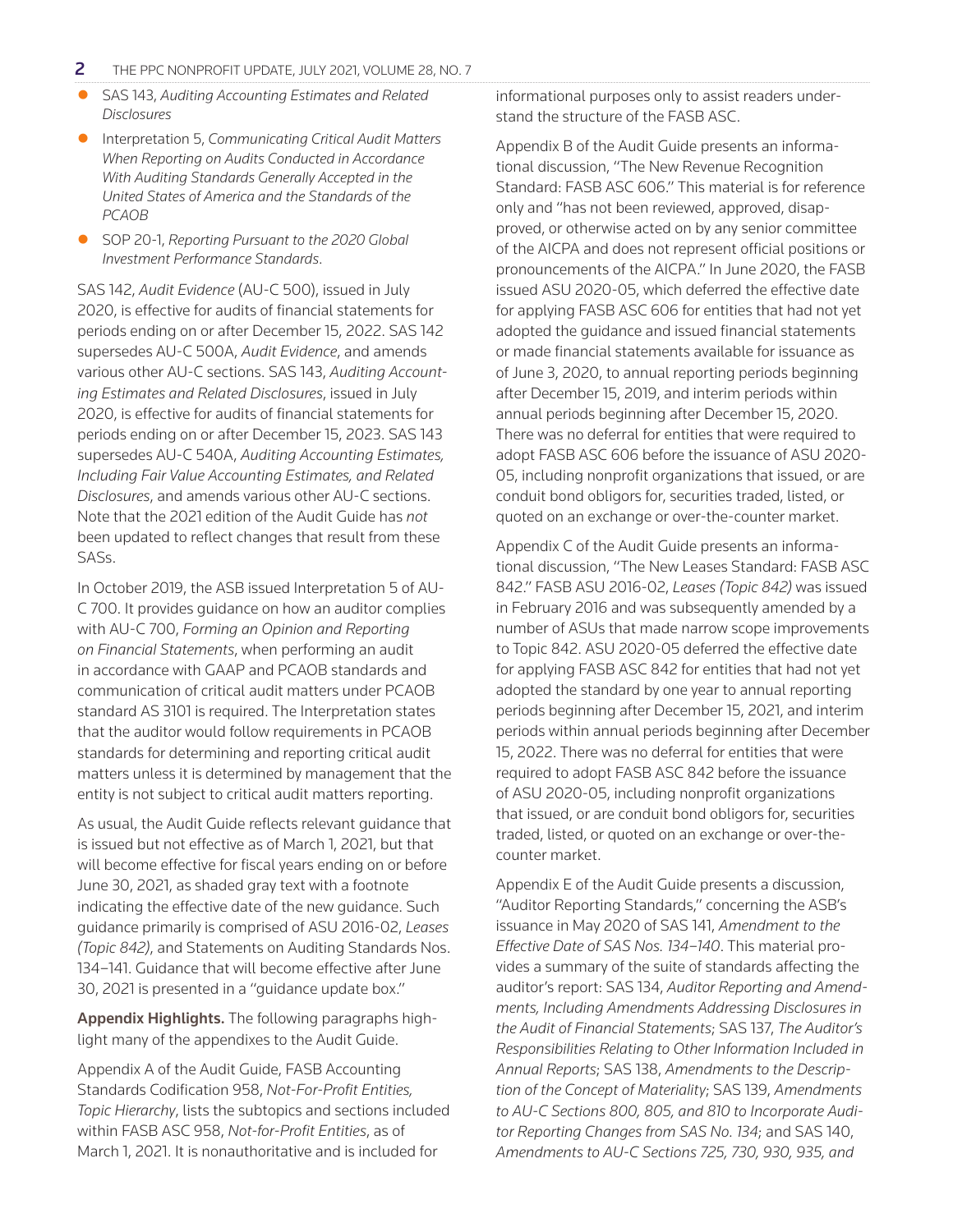*940 to Incorporate Auditor Reporting Changes from SAS Nos. 134 and 137*. SAS 141 is effective upon issuance. SAS 134–140 are generally effective for audits of financial statements for periods ending on or after December 15, 2021, with early implementation permitted. The ASB recommends that SAS 134–140 be implemented at the same time.

The Office of Management and Budget (OMB) issued the 2020 *OMB Compliance Supplement* in August 2020 and the *Addendum to the 2020 Office of Management and Budget Compliance Supplement* in December 2020, which contains guidance for programs with expenditures of COVID-19 awards and must be used in conjunction with the August 2020 Supplement. The effective dates for both are for audits of fiscal years beginning after June 30, 2019. In September 2019, the AICPA issued Technical Q&A's on single audit reports due to the Supplement revising the federal government's approach for identifying compliance requirements subject to the single audit.

#### Practical Consideration:

The August 2020 Supplement and the Addendum to the Supplement are available on the OMB's website at www.whitehouse.gov/ omb/office-federal-financial-management/. The Compliance Supplement and Addendum and reporting guidance are discussed in previous issues of *The PPC Nonprofit Update*.

#### Changes from the Prior Edition of the Audit Guide

The Audit Guide includes a table, Appendix G, that contains a schedule of changes identifying areas in the text and footnotes of the Audit Guide that were changed from the previous editions. The following paragraphs highlight some of the significant changes to the Audit Guide:

Paragraph 4.85 was added to reflect the issuance of FASB ASU 2017-12, *Derivatives and Hedging (Topic 815): Targeted Improvements to Accounting for Hedging Activities*. ASU 2017-12, as amended by ASU 2019-10, is effective for fiscal years beginning after December 15, 2020, and interim periods within fiscal years beginning after December 15, 2021. For qualifying fair value hedges, the "Pending Content" in FASB ASC 815-20-45-1A requires that the change in the fair value of the hedging instrument included in the assessment of hedge effectiveness and the amount excluded from the assessment of

hedge effectiveness be presented in the same line item in the statement of activities that is used to present the earnings effect of the hedged item.

In March 2019, the FASB issued 2019-03, *Not-for-Profit Entities (Topic 958) Updating the Definition of Collections*, effective for annual financial statements issued for fiscal years beginning after December 15, 2019, and for interim periods within fiscal years beginning after December 15, 2020. Early application is permitted, and the amendments should be applied on a prospective basis. Section 7.30 of the Audit Guide was added to provide examples of notes to the financial statements concerning collection items, and Section 7.49 was added to include suggested audit procedures to consider for noncapitalized collections.

Paragraph 13.25 of the Audit Guide was revised to reflect the AICPA's April 2020 issuance of Q&A section 6400.53, "Accounting for Costs Incurred in Connection With the Implementation of Electronic Health Record Systems." This Q&A stated that health care entities should consider guidance in FASB ASC 720 and FASB ASC 350 to account for implementation costs incurred in connection with electronic health record systems for internal use, similar to other information system conversions.

Paragraph 14.10 of the Audit Guide was revised to provide additional understanding of scope limitations. No new authoritative guidance was issued. AU-C 705, *Modifications to the Opinion in the Independent Auditor's Report*, provides circumstances when GAAP departures and audit scope limitations would require a qualified or adverse opinion, or a disclaimer of opinion, and examples of auditor reports. For financial statements of nonprofit organizations, possible GAAP departures include failure to—

- recognize or appropriately measure promises to give, contributed services, or depreciation in conformity with GAAP.
- $\bullet$  provide information about expenses reported by their functional classification.

Possible scope limitations include the auditor's inability to obtain sufficient appropriate audit evidence with regard to recorded contributed services, fundraising receivables and revenues, existence or valuation of alternative investments, or existence or valuation of investments held by others.

• • •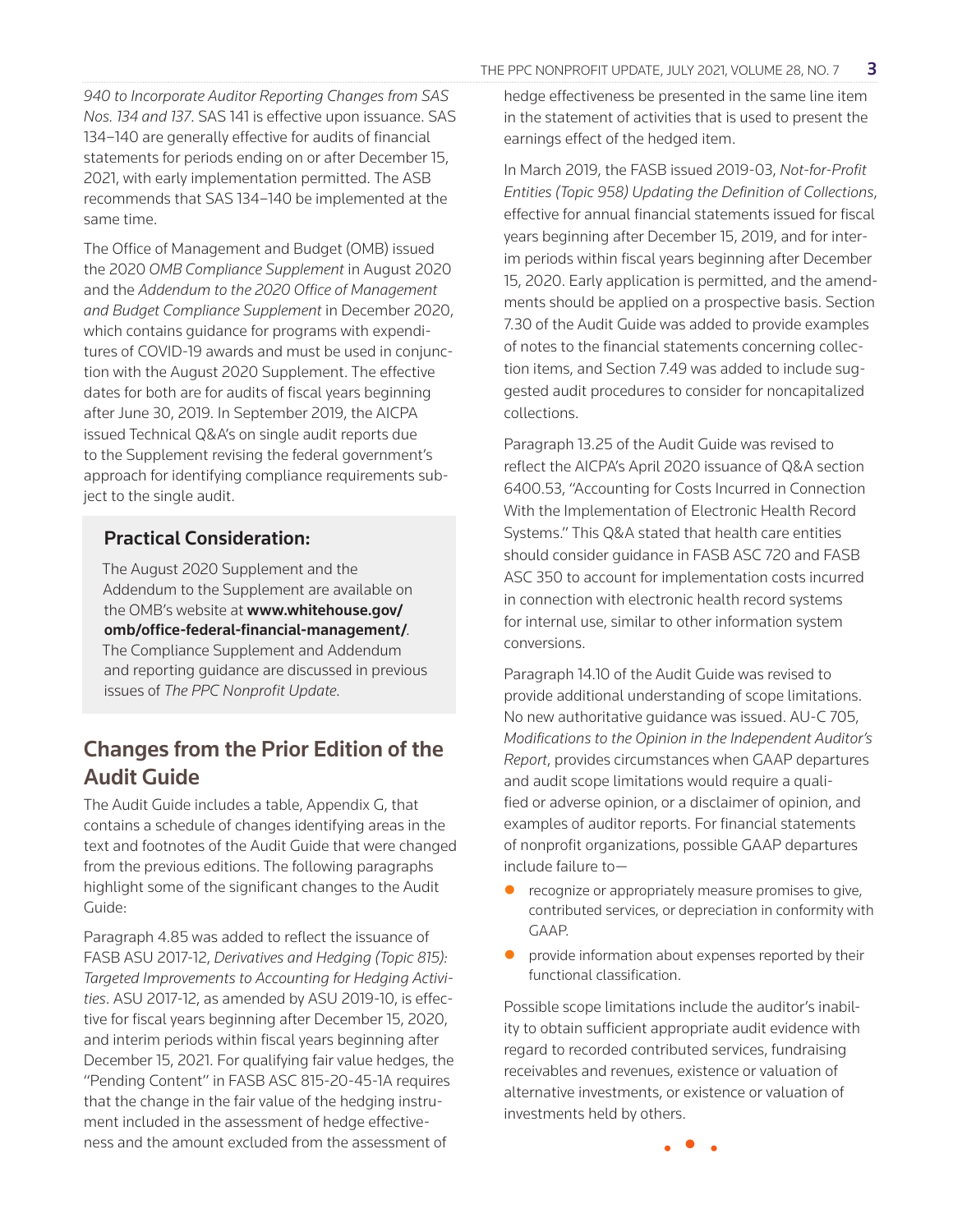### Companion Travel **Costs**

In hopes that the worst of the COVID-19 pandemic<br>has passed, at least domestically, the possibility of In hopes that the worst of the COVID-19 pandemic travel is on the horizon. Many exempt organizations are considering whether and when it is safe for employees and board members to travel for business. When planning for travel, it's important to comply with the rules to avoid running afoul of the excess benefit transaction (EBT) penalties under IRC Sec. 4958 that are triggered by unreported compensation. Organizations need proper policies and procedures in place to handle travel expenses. An area of particular concern is that of companion (or spousal) travel.

In most circumstances, travel expenses of a spouse, dependent, or other companion are not considered deductible business expenses. An employer's reimbursement of companion travel expenses generally is taxable compensation to the employee. However, in limited circumstances, companion travel expenses may be considered a deductible business expense or a working condition fringe benefit.

#### Business Expense Treatment

Travel expenses, including meals, incurred for a spouse, dependent, or other individual accompanying an officer or an employee on business travel generally are nondeductible unless all of the following conditions are met [IRC Sec. 274(m)(3); Reg. 1.274-12(a)(4)(iii)]:

- 1. The accompanying individual is an employee (or volunteer) of the employer.
- 2. The travel of the accompanying individual is for a bona fide business purpose.
- 3. The travel expenses would otherwise be deductible by the accompanying individual.

If all three of the conditions are met, the employer's reimbursement of the travel expenses would not be taxable compensation to the employee, and the employer can pay and deduct the companion's travel costs as a business expense. However, in most situations, the travel companion will not be an employee of the organization.

**Business associates.** The restriction on deducting travel expenses for other individuals does not apply to business associates whose travel expenses are for a bona fide purpose and otherwise would be deductible [Reg. 1.274-2(g)]. A *business associate* is a person with whom the officer or employee could reasonably expect to engage or deal in the active conduct of the employer's trade or business such as a customer, client, supplier, employee, agent, partner, or professional advisor, whether established or prospective [Reg. 1.274-12(b)(3)]. The travel costs paid or incurred for a business associate can be deductible and reimbursed tax-free if they meet the normal rules for deductible travel expenses.

#### Working Condition Fringe Benefit **Treatment**

If the travel companion is not an employee but there is a bona fide business purpose for the companion's travel expenses, the employer's payment of the companion's travel costs may still be tax free to the employee as a working condition fringe benefit. However, no income tax deduction is allowed to the employer for the expense. The reimbursement of companion travel expenses qualifies as a nontaxable working condition fringe benefit if all of the following conditions are met  $[Reg. 1.132-5(t)]$ :

- 1. The reimbursement is not treated as compensation to the employee.
- 2. The companion's presence on the employee's business trip was for a bona fide business purpose.
- 3. The employee substantiates the expenses as required under an accountable plan.

Employer payments for companion travel expenses lacking a bona fide business purpose are treated as compensation to the employee. The amount of the employee's taxable fringe benefit equals the increase in cost over what the cost would have been if the employee had traveled alone (Rev. Rul. 56-168, 1956-1 CB 93).

Note: When the companion's travel costs are not deductible, the employer is still entitled to deduct the travel expenses the employee would have incurred to travel alone. Consequently, the employer can claim a deduction for lodging based on a single-rate cost of similar accommodations, not half of the double rate actually paid. The deductible amount is generally more than simply half the total costs.

#### What Is a Bona Fide Business Purpose?

For a bona fide business purpose to exist, there must be a real business purpose for the individual's presence. Unfortunately, this may be difficult to prove. The IRS and courts have ruled the following circumstances did not establish the requisite business purpose:

1. Providing incidental services, such as taking notes during a meeting or performing light clerical duties (Rev. Rul. 56-168, 1956-1 CB 93).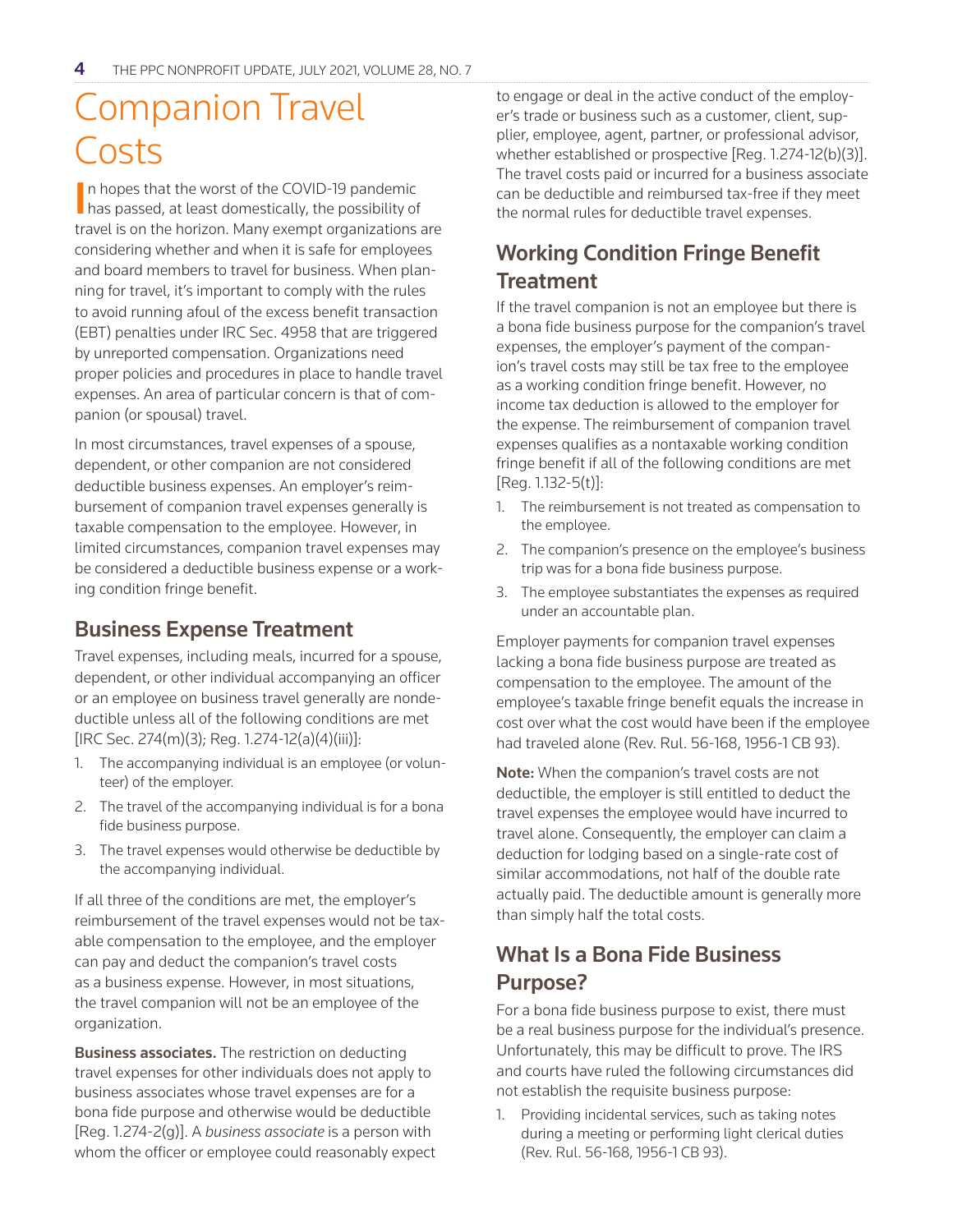- 2. Presence of the spouse was helpful, but not necessary [*Moorman* (26 TC 666, 1956); *Johnson* (TC Memo 1966- 164)].
- 3. Staffing a convention, hosting a reception, or socializing with business associates [*Sheldon* (9 AFTR 2d 782, 7th Cir., 1962); *Fenstermaker* (TC Memo 1978-210)].

In a few cases, the courts have found a legitimate business reason for a companion's presence on a business trip. The following situations were found to provide a bona fide business purpose:

- 1. The business required the spouse to help promote the company's public image [*Disney* (24 AFTR 2d 69-5123, 9th Cir., 1969)].
- 2. The spouse was required by the business to enhance the morale of company representatives (*Disney*).
- 3. The business required the spouse to improve business relationships [*Bank of Stockton* (TC Memo 1977-24)].
- 4. The spouse attended various trade shows and conventions at which she occupied the display booth, talked to people about the company's products, met new or prospective customers, learned more about the market, and solicited new business [*Thorpe* (TC Memo 1998-115)].

#### The IRS Is Paying Attention

The IRS has found significant errors and omissions in executive compensation reporting on Forms 990, employment tax returns, and other information reporting forms. Because of this, the IRS will likely include an analysis of compensation in all tax-exempt organization audits. They may target companion travel during an examination by reviewing travel and entertainment accounts, flight logs, and schedules for instances where spouses or other related parties accompany the employee on trips. An organization must be careful that all taxable compensation items are properly reflected in an individual's Form W-2, Form 1099-MISC, or Form 1099-NEC, especially the personal use of the organization's assets (e.g., car and credit card).

• • •

# Hold the *Mayo*

The October 2019 issue of this newsletter included a discussion of the ruling in the *Mayo Clinic* case [124] AFTR 2d 2019-5448 (DC MN, 2019)]. The 8th Circuit Court of Appeals (CA8) recently ruled that the District Court (DC) wrongly invalidated some key statutory provisions regarding the *primary function* test. Let's review the issues in this case.

#### **Background**

For the unrelated debt-financed income rules of IRC Sec. 514(a), the term *acquisition indebtedness* does not include indebtedness incurred by an educational organization (EDU) in acquiring or improving any real property  $[IRC Sec. 514(c)(9)(C)].$ 

An EDU is defined as an organization that normally maintains a regular faculty and curriculum and normally has a regularly enrolled body of students in attendance at the place where the educational activities are regularly carried on [IRC Sec. 170(b)(1)(A)(ii)].

According to the regulations, an organization can qualify as an EDU only if, among other requirements, its *primary function* is the presentation of formal instruction [Reg. 1.170A-9(c)(1)]. Therefore, an organization engaged in both educational and non-educational activities is not an EDU unless the latter are merely incidental to the educational activities.

#### The Facts

The Mayo Clinic (M) is the parent organization of several hospitals, clinics, and the Mayo Clinic College of Medicine and Science. M was seeking a refund in unrelated business income tax paid on debt-financed income from real estate. The IRS concluded that M was entitled to the refund if it met the requirements of IRC Sec. 170(b)(1)(A)(ii) during the tax years in question.

The IRS argued that M was not an EDU because it did not pass the *primary function* and *merely incidental* tests in the regulations since its primary function was health care, not education. Further, even if that were not so, M's healthcare activities were not merely incidental to its education activities.

#### The Original Ruling

The District Court (DC) focused on the validity of the regulation's *primary function* and *merely incidental* tests. It concluded that the regulations were invalid because the IRS had exceeded its statutory authority by the addition of those requirements. Consequently, M was awarded a multimillion-dollar tax refund.

The DC noted that the *primary function* test and the *merely incidental* test are essentially one test. If an organization's primary function is education, then all other activities will necessarily be incidental. Since the IRS improperly included the *primary function* requirement in the regulation, the DC found it was also improper to include the *merely incidental* requirement.